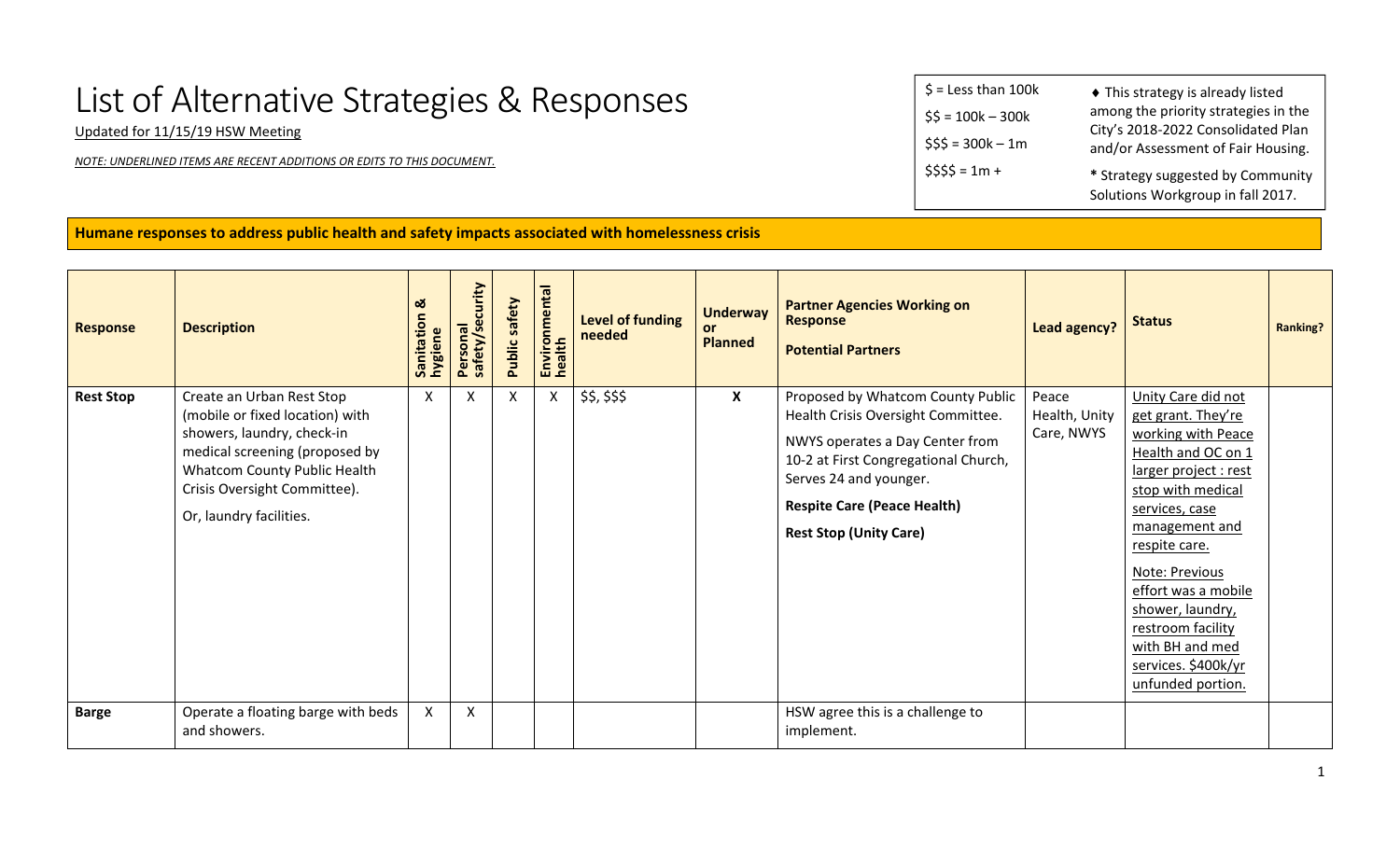| <b>Response</b>    | <b>Description</b>                                                                                                                                              | ಹ<br>Sanitation &<br>hygiene | Personal<br>safety/security | Public safety | Environmental<br>health | <b>Level of funding</b><br>needed                                                                        | <b>Underway</b><br><b>Planned</b> | <b>Partner Agencies Working on</b><br><b>Response</b><br><b>Potential Partners</b>                                                                                                                                                                                                                                                                         | <b>Lead agency?</b>                            | <b>Status</b>                                                                                                          | <b>Ranking?</b> |
|--------------------|-----------------------------------------------------------------------------------------------------------------------------------------------------------------|------------------------------|-----------------------------|---------------|-------------------------|----------------------------------------------------------------------------------------------------------|-----------------------------------|------------------------------------------------------------------------------------------------------------------------------------------------------------------------------------------------------------------------------------------------------------------------------------------------------------------------------------------------------------|------------------------------------------------|------------------------------------------------------------------------------------------------------------------------|-----------------|
| Laundry<br>Program | Laundry Love - former program is<br>closed. The program may need<br>multiple, small locations that do<br>not rely on one facility or one set<br>of benefactors. | $\boldsymbol{\mathsf{X}}$    |                             |               |                         | \$ (if partnered<br>with faith-based<br>or agency with<br>shared mission<br>to allow use of<br>facility) | $\boldsymbol{\mathsf{X}}$         | NWYS working with First<br>Congregational on Day Center, which<br>will serve 24 and younger. Open<br>from 10am-2pm. Provides laundry<br>service<br>Light House mission does linen<br>laundry daily, not enough capacity<br>for personal laundry. Interested in a<br>laundry trailer service<br>City of Bellingham considering a<br>laundry voucher service |                                                | Ferndale has a new<br>community<br>laundromat in<br>Pioneer<br>Marketplace -<br>Ferndale will offer<br>1,000 vouchers. |                 |
| <b>Camping</b>     | Permitted camping area.<br>Establish Safe Camps for under 15<br>people (smaller sizes) and<br>distributed locations are better<br>than one large site.          |                              | $\boldsymbol{\mathsf{X}}$   | $\mathsf{X}$  | $\mathsf{X}$            | \$\$, \$\$\$                                                                                             | X                                 | Requires on-site management,<br>restrooms and facilities. Partners<br>required.<br>City of Bellingham has a camping<br>area behind the 911 center on James<br>St.<br>HomesNow creating Unity Village<br>(Post Point location) - Construction<br>begins Aug 1 2019.<br>City of Bellingham will assist with<br>Unity Village Operations for 9<br>months      | HomesNow,<br>City of<br>Bellingham             |                                                                                                                        | High            |
| <b>Restrooms</b>   | Bathroom facilities with 24 hour<br>access for those who work shifts.<br>Explore multiple locations.                                                            | $\mathsf{X}$                 | $\boldsymbol{\mathsf{X}}$   |               | $\mathsf{X}$            | \$, \$\$, \$\$, \$\$                                                                                     | $\boldsymbol{\mathsf{X}}$         | City of Bellingham is completing 24<br>hour access restroom at MHP.<br>Porta-potties have been located in 3                                                                                                                                                                                                                                                | City of<br>Bellingham,<br>City of<br>Ferndale, |                                                                                                                        | High            |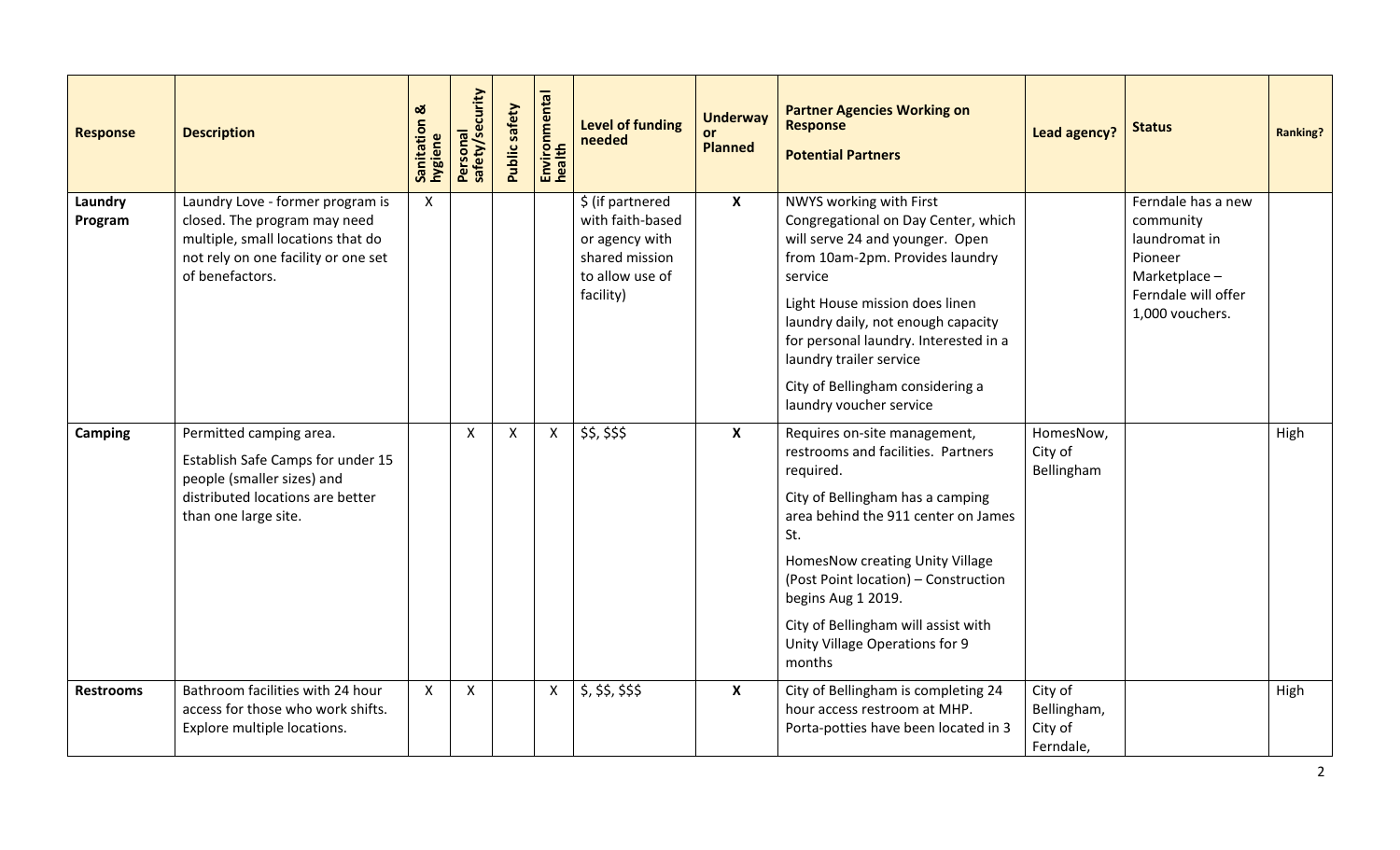| <b>Response</b> | <b>Description</b>                                                | Sanitation &<br>hygiene | Personal<br>safety/security | Public safety | Environmental<br>health | Level of funding<br>needed | <b>Underway</b><br><b>or</b><br><b>Planned</b> | <b>Partner Agencies Working on</b><br><b>Response</b><br><b>Potential Partners</b>                                                                                       | Lead agency?                       | <b>Status</b> | <b>Ranking?</b> |
|-----------------|-------------------------------------------------------------------|-------------------------|-----------------------------|---------------|-------------------------|----------------------------|------------------------------------------------|--------------------------------------------------------------------------------------------------------------------------------------------------------------------------|------------------------------------|---------------|-----------------|
|                 |                                                                   |                         |                             |               |                         |                            |                                                | additional areas.<br>Whatcom County considering Rest<br>Stop, which could also help with this<br>need. 24-hour access would be very<br>expensive.                        | Lighthouse<br>Mission              |               |                 |
|                 |                                                                   |                         |                             |               |                         |                            |                                                | NWYS working with First<br>Congregational on Day Center, which<br>serves ages 24 and younger from<br>10am-2pm.                                                           |                                    |               |                 |
|                 |                                                                   |                         |                             |               |                         |                            |                                                | Lighthouse Mission has 3 outhouses<br>at drop in center                                                                                                                  |                                    |               |                 |
|                 |                                                                   |                         |                             |               |                         |                            |                                                | City of Ferndale has a 24-hr<br>bathroom at Star Park.                                                                                                                   |                                    |               |                 |
| <b>Showers</b>  | Shower facility with 24 hour access<br>for those who work shifts. | $\mathsf{X}$            |                             |               |                         | \$\$, \$\$\$               | $\boldsymbol{\mathsf{X}}$                      | Lighthouse Mission has a shower<br>trailer - serves 16-18 showers per<br>setting. Moves to 4 locations a week<br>and recently served their 1,000 <sup>th</sup><br>shower | Lighthouse<br>Mission,<br>HomesNow |               |                 |
|                 |                                                                   |                         |                             |               |                         |                            |                                                | LMM will include shower facilities in<br>new permanent shelter facility.                                                                                                 |                                    |               |                 |
|                 |                                                                   |                         |                             |               |                         |                            |                                                | NWYS working with First<br>Congregational on Day Center,<br>serves 24 and younger.                                                                                       |                                    |               |                 |
|                 |                                                                   |                         |                             |               |                         |                            |                                                | YMCA offers a limited number of<br>shower passes - they are at capacity.                                                                                                 |                                    |               |                 |
|                 |                                                                   |                         |                             |               |                         |                            |                                                | HomesNow has a shower truck for                                                                                                                                          |                                    |               |                 |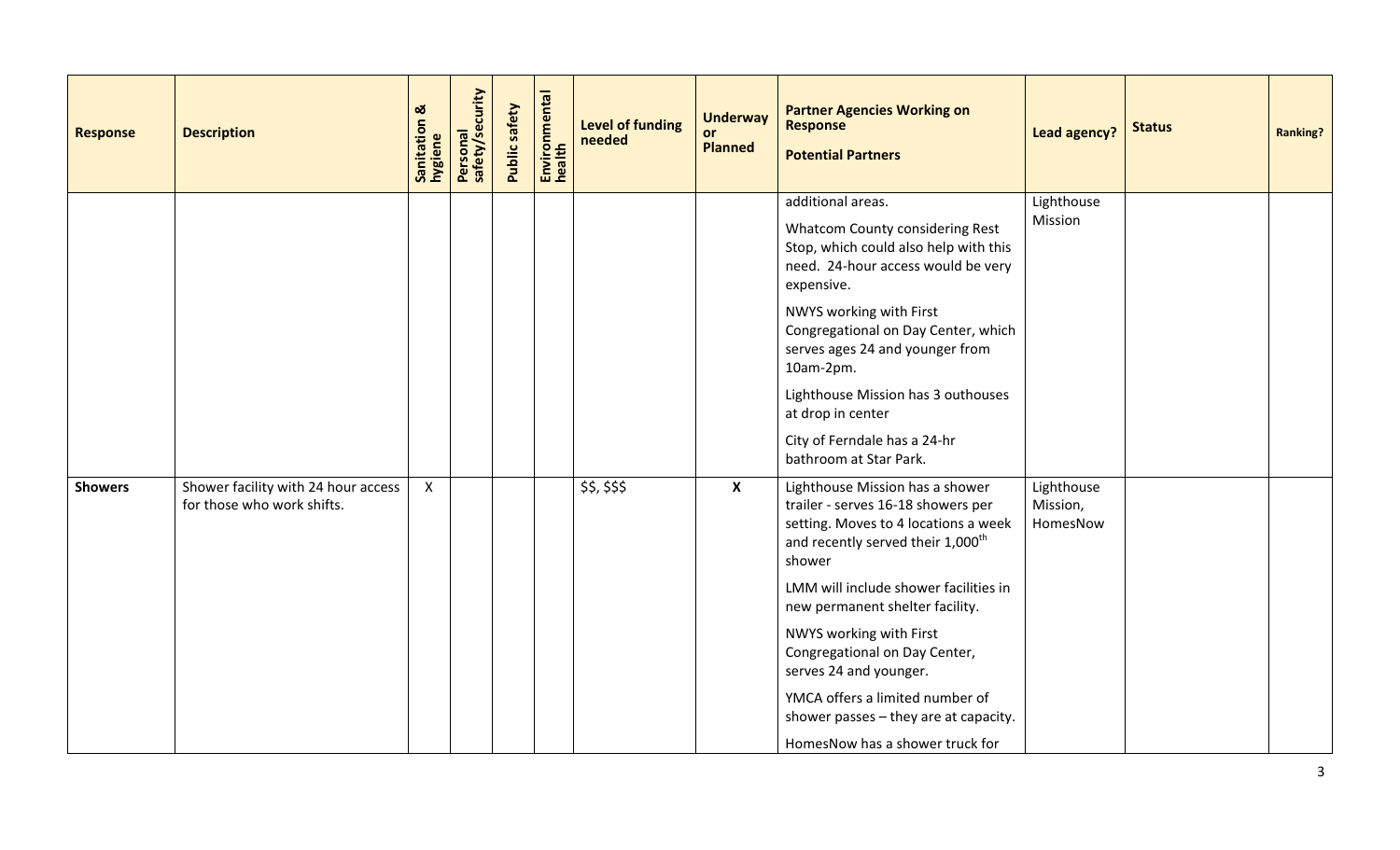| <b>Response</b>         | <b>Description</b>                                                                                                                                                                                                                                                                                                                      | Sanitation &<br>hygiene | Personal<br>safety/security | Public safety | Environmental<br>health | Level of funding<br>needed | <b>Underway</b><br>or<br><b>Planned</b> | <b>Partner Agencies Working on</b><br><b>Response</b><br><b>Potential Partners</b>                                                                                         | <b>Lead agency?</b>                          | <b>Status</b>                                                                                                                                                                                                                                                                                                                             | <b>Ranking?</b> |
|-------------------------|-----------------------------------------------------------------------------------------------------------------------------------------------------------------------------------------------------------------------------------------------------------------------------------------------------------------------------------------|-------------------------|-----------------------------|---------------|-------------------------|----------------------------|-----------------------------------------|----------------------------------------------------------------------------------------------------------------------------------------------------------------------------|----------------------------------------------|-------------------------------------------------------------------------------------------------------------------------------------------------------------------------------------------------------------------------------------------------------------------------------------------------------------------------------------------|-----------------|
|                         |                                                                                                                                                                                                                                                                                                                                         |                         |                             |               |                         |                            |                                         | tiny home residents. Once a month<br>takes shower trailer to Maritime<br>Heritage Park for a summit. Offers<br>1,500 showers per year.<br>24-hour access VERY challenging. |                                              |                                                                                                                                                                                                                                                                                                                                           |                 |
| Incarcerated<br>parents | Track whether homeless people<br>have a parent who is currently or<br>was previously incarcerated.                                                                                                                                                                                                                                      |                         |                             |               |                         |                            |                                         | Work with case managers from all<br>organizations handling intake                                                                                                          |                                              |                                                                                                                                                                                                                                                                                                                                           |                 |
| Communicati<br>ons      | HSW formed a subcommittee<br>dedicated to establishing<br>communications to homeless<br>populations and the general<br>public, including information on<br>shelters and services and public<br>information on funding sources<br>and uses, programs, and a better<br>understanding by the public of the<br>root causes of homelessness. |                         |                             |               |                         |                            |                                         |                                                                                                                                                                            | HSW Comm.<br>Subcommitte<br>e,<br>COB,<br>WC | Preparing<br>information online<br>for winter weather.<br>Will evaluate<br>continuing online<br>information after<br>winter if successful.<br>CM Buchanan,<br>Mayor Linville, and<br>Riley Sweeney will<br>write an op-ed to<br>the Bellingham<br><b>Herald regarding</b><br>homelessness.<br>County posted HOT<br>Team number<br>online. |                 |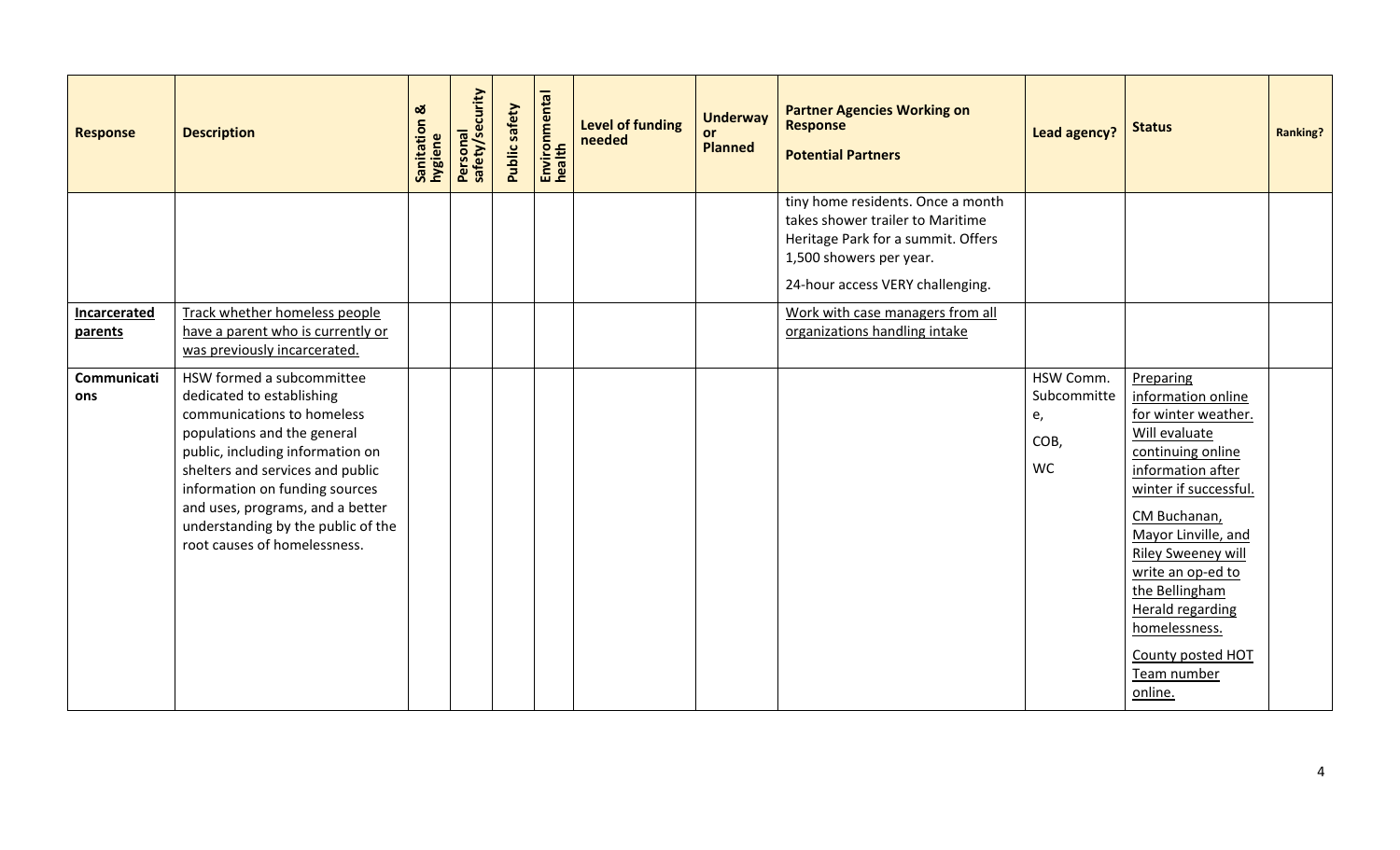| <b>Response</b>          | <b>Description</b>                                                                                                                                                                                                            | Sanitation &<br>hygiene | Personal<br>safety/security | <b>Public safety</b>      | Environmental<br>health | Level of funding<br>needed | <b>Underway</b><br><b>or</b><br><b>Planned</b> | <b>Partner Agencies Working on</b><br><b>Response</b><br><b>Potential Partners</b>                                                                                                                                                                                                                                                                                                                                                                                                                          | <b>Lead agency?</b>                                       | <b>Status</b>                                                                                                                                                                                                                                                                                                                                                                                                                                                                                                      | <b>Ranking?</b> |
|--------------------------|-------------------------------------------------------------------------------------------------------------------------------------------------------------------------------------------------------------------------------|-------------------------|-----------------------------|---------------------------|-------------------------|----------------------------|------------------------------------------------|-------------------------------------------------------------------------------------------------------------------------------------------------------------------------------------------------------------------------------------------------------------------------------------------------------------------------------------------------------------------------------------------------------------------------------------------------------------------------------------------------------------|-----------------------------------------------------------|--------------------------------------------------------------------------------------------------------------------------------------------------------------------------------------------------------------------------------------------------------------------------------------------------------------------------------------------------------------------------------------------------------------------------------------------------------------------------------------------------------------------|-----------------|
| <b>Lockers</b>           | Lockers for storage of valuables<br>(24 hour access). Locked Storage -<br>a location has been identified,<br>additional locations are needed<br>that can accommodate a 120<br>square foot unit that can placed<br>on to site. |                         | $\mathsf{X}$                |                           |                         | \$                         | $\mathsf{X}$                                   | Basics PNW (Safe Storage PNW) Non-<br>profit to lead effort with support<br>from COB and other agencies<br>City of Bellingham identified a<br>location near the police station and<br>poured a concrete pad. City agreed<br>to purchase lockers. Operational<br>models need to be in place.<br>Whatcom County has been working<br>with Safe Storage PNW to identify<br>location for lockers on County<br>property. County has budgeted<br>\$20,000 to assist in this effort.<br>Additional partners needed. | City of<br>Bellingham<br>Basics PNW.<br>Whatcom<br>County | BasicsPNW ran a<br>locker truck every<br>Saturday into May<br>at MHP. On pause<br>now to focus on the<br>permanent lockers<br><b>Basics PNW is</b><br>working on an lease<br>agreement with<br>COB to install<br>lockers on city<br>property. Basics<br>PNW can set up the<br>system but is not<br>interested in<br>running the<br>program long term.<br><b>Whatcom County</b><br>Council Office<br>submitted a<br>supplemental<br>budget request to<br>transfer the \$20,000<br>from 2019 budget<br>year to 2020. |                 |
| Car/RV<br><b>Parking</b> | Establish Safe Parking designated<br>for those who have "some level of<br>shelter" with rules to mitigate<br>impacts, amenities nearby with                                                                                   |                         | $\mathsf{X}$                | $\boldsymbol{\mathsf{X}}$ |                         | \$\$, \$\$\$               |                                                | Requires on-site management,<br>restrooms and facilities. Partners<br>required.                                                                                                                                                                                                                                                                                                                                                                                                                             | City of<br>Bellingham,<br>City of                         | COB is looking for a<br>space for safe<br>parking. Meanwhile<br>COB Police is not                                                                                                                                                                                                                                                                                                                                                                                                                                  |                 |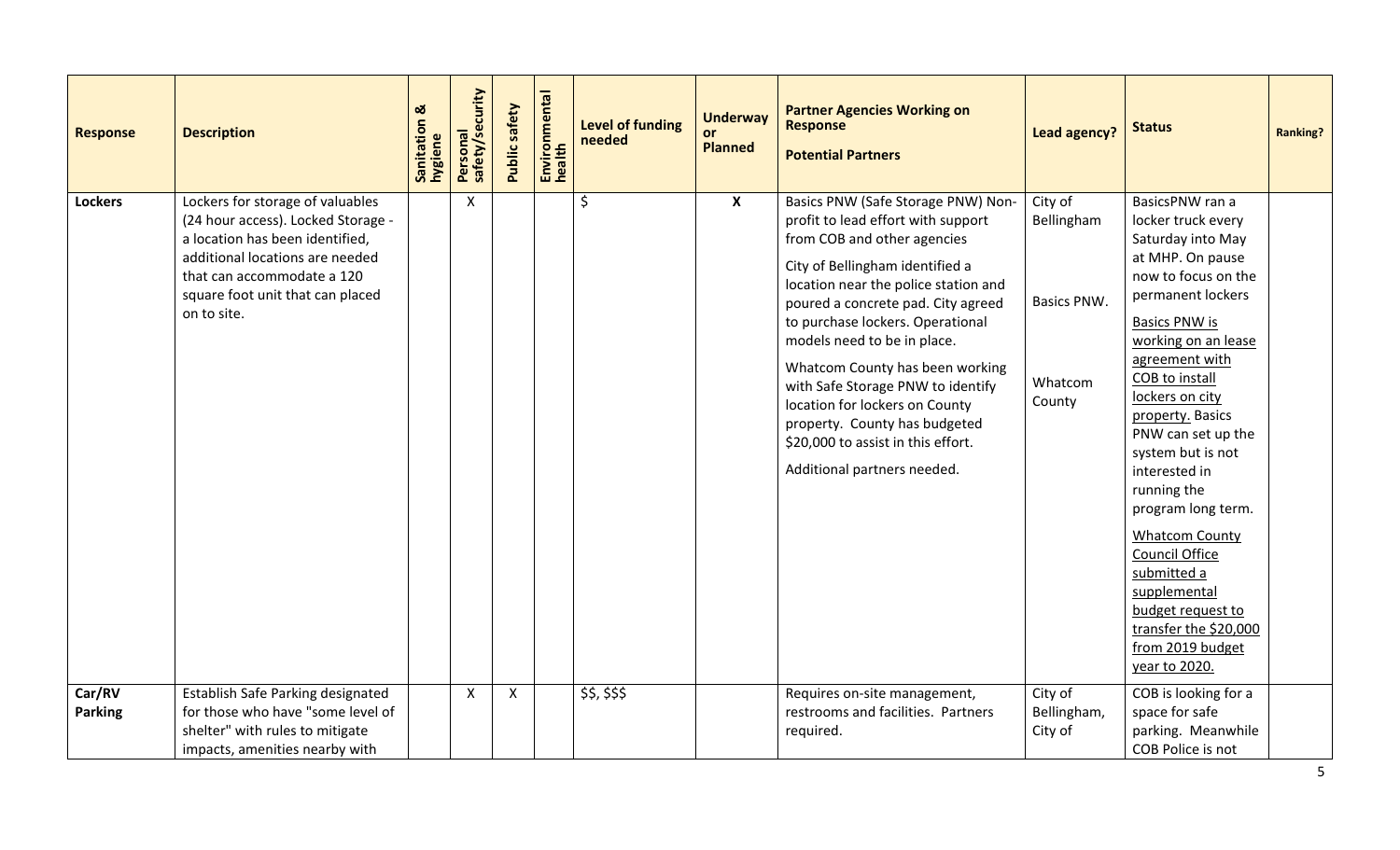| <b>Response</b>              | <b>Description</b>                                                                                                                                                                                                                                  | <b>ವ</b><br>Sanitation<br>hygiene | Personal<br>safety/security | Public safety | Environmental<br>health | <b>Level of funding</b><br>needed | <b>Underway</b><br>or.<br><b>Planned</b> | <b>Partner Agencies Working on</b><br><b>Response</b><br><b>Potential Partners</b>                                                                                         | Lead agency? | <b>Status</b>                                                                                                                                                                                                                                                        | <b>Ranking?</b> |
|------------------------------|-----------------------------------------------------------------------------------------------------------------------------------------------------------------------------------------------------------------------------------------------------|-----------------------------------|-----------------------------|---------------|-------------------------|-----------------------------------|------------------------------------------|----------------------------------------------------------------------------------------------------------------------------------------------------------------------------|--------------|----------------------------------------------------------------------------------------------------------------------------------------------------------------------------------------------------------------------------------------------------------------------|-----------------|
|                              | signage with parking time duration<br>limits.<br>Spread out parking across the<br>community. Lighting and security<br>are a concern, and if COB can help<br>with these, some organizations<br>and entities might be able to offer<br>parking sites. |                                   |                             |               |                         |                                   |                                          | City of Bellingham allows for 8hour<br>parking on-street, unless otherwise<br>marked.<br>City of Ferndale acknowledged many<br>park overnight in parking lots at<br>parks. | Ferndale     | bothering people<br>parked on the street<br>$-$ unless there is a<br>specific complaint.<br>Karen Burke<br>reaching out to First<br>Baptist<br>Rick Sepler, City of<br>Bellingham,<br>presented an<br>approach to safe<br>parking at the<br>$11/1/19$ HSW<br>meeting |                 |
| Camping                      | Use campgrounds in the off season,<br>this community resource already<br>exists.                                                                                                                                                                    | $\boldsymbol{\mathsf{X}}$         |                             | X             | X                       | \$\$, \$\$\$                      |                                          | Requires on-site management,<br>restrooms and facilities. Partners<br>required.                                                                                            |              |                                                                                                                                                                                                                                                                      |                 |
| Garbage<br><b>Collection</b> | Dumpsters for homeless<br>community to discard their<br>belongings when needed                                                                                                                                                                      |                                   |                             |               | X                       | $\zeta$                           | $\boldsymbol{X}$                         | The City has provided dumpsters in<br>several locations around the City for<br>this purpose                                                                                |              |                                                                                                                                                                                                                                                                      |                 |
|                              |                                                                                                                                                                                                                                                     |                                   |                             |               |                         |                                   |                                          |                                                                                                                                                                            |              |                                                                                                                                                                                                                                                                      |                 |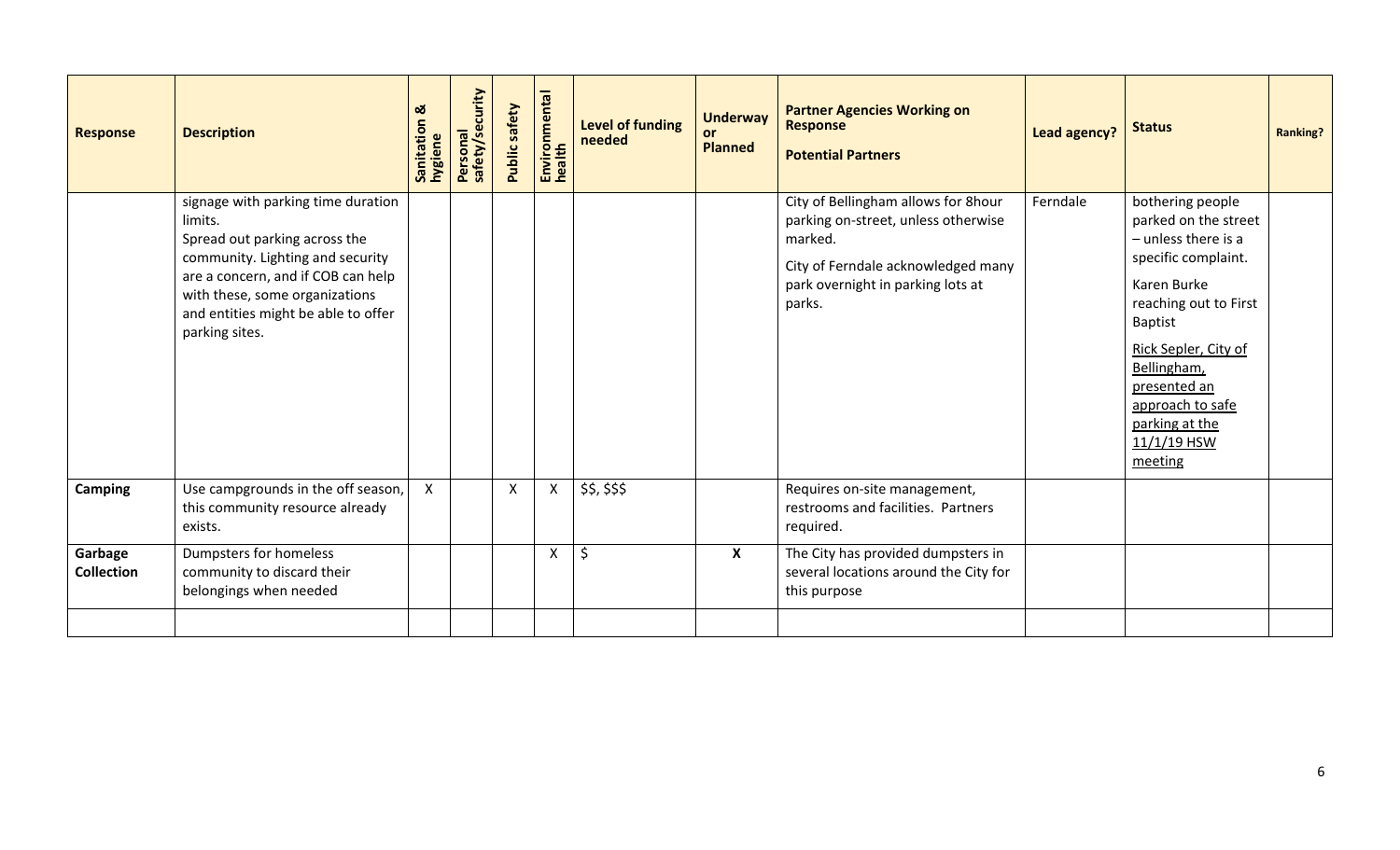## **Strategies to End Homelessness – even IF temporary or temporary for the individual**

| <b>Strategy</b>                                 | <b>Description</b>                                                                                                                                                                                                                  | <b>Funding Level</b> | <b>Underway</b><br>or Planned                      | <b>Partner(s) Agency or Agencies Working</b><br>on Strategy                                                                                                                                                               | Lead? | <b>Status</b>                                                                                                                                                                                                                                                                                                                                                                                                                                                                                                         | <b>Ranking?</b> |
|-------------------------------------------------|-------------------------------------------------------------------------------------------------------------------------------------------------------------------------------------------------------------------------------------|----------------------|----------------------------------------------------|---------------------------------------------------------------------------------------------------------------------------------------------------------------------------------------------------------------------------|-------|-----------------------------------------------------------------------------------------------------------------------------------------------------------------------------------------------------------------------------------------------------------------------------------------------------------------------------------------------------------------------------------------------------------------------------------------------------------------------------------------------------------------------|-----------------|
| $\triangle$ Case<br>Management                  | Identify available beds that could be<br>available if sufficient case worker support<br>were provided; then triage these available<br>beds to match levels of service needs with<br>case workers and/or funding for case<br>workers | \$\$, \$\$\$         | $\boldsymbol{\mathsf{X}}$<br>Room for<br>expansion | <b>Opportunity Council's Homeless Services</b><br>Center / Landlord Liaison program.<br>Lydia Place - City entered into an<br>expanded case management program.<br>NWYS, CCS, and above agencies could<br>expand further. |       | HSW members identified a<br>need to increase salaries for<br>caseworkers so there is<br>better retention and tenure.                                                                                                                                                                                                                                                                                                                                                                                                  |                 |
| <b>Triage Facility</b>                          | Triage Facility for mental health will be<br>ready by next fall.                                                                                                                                                                    | \$\$\$\$             | $\boldsymbol{X}$                                   | Whatcom County is Lead - Project is<br>funded and underway.                                                                                                                                                               | WC    | <b>Whatcom County Council</b><br>(8/7/2019 Meeting) supports<br>the Executive's decision to<br>award the bid for the<br>construction of the Crisis<br>Stabilization Facility, with the<br>understanding that the<br>Council intent will be<br>supportive of the concept of<br>a future budget supplemental<br>of \$1 million to be<br>transferred to the project<br>based budget to provide the<br>needed contingency funds for<br>the project.<br>Broke ground October 2019<br>on the Crisis Stabilization<br>Center |                 |
| <b>Private Mental</b><br><b>Health Facility</b> | Private mental health and potential partner<br>for site by hospital, which would be bigger<br>than current triage facility.                                                                                                         | \$\$\$\$             |                                                    | Would require a private partner.                                                                                                                                                                                          |       |                                                                                                                                                                                                                                                                                                                                                                                                                                                                                                                       |                 |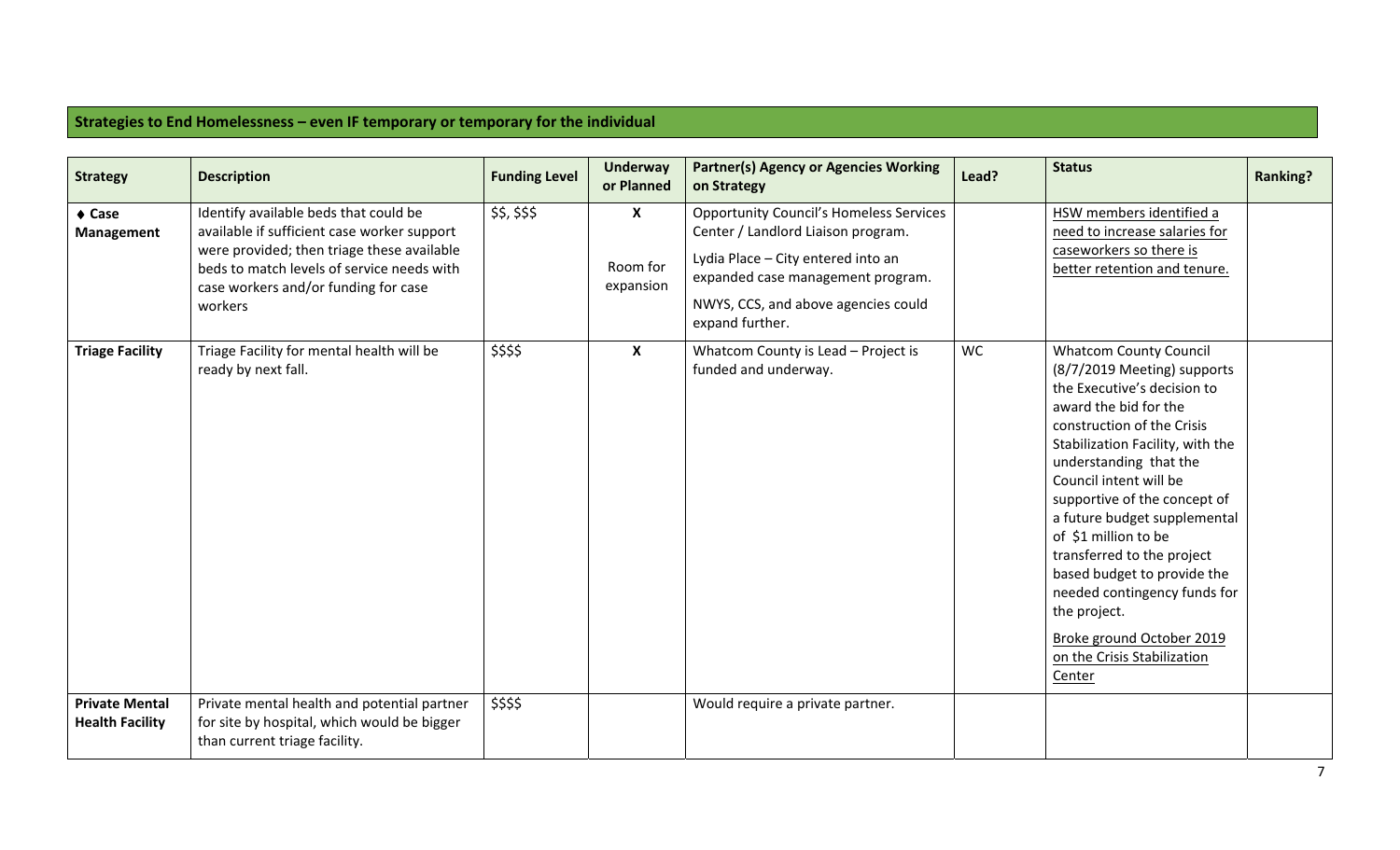| <b>Strategy</b>                                      | <b>Description</b>                                                        | <b>Funding Level</b> | <b>Underway</b><br>or Planned | <b>Partner(s) Agency or Agencies Working</b><br>on Strategy                     | Lead?  | <b>Status</b>                                                                                                                                                                                          | <b>Ranking?</b> |
|------------------------------------------------------|---------------------------------------------------------------------------|----------------------|-------------------------------|---------------------------------------------------------------------------------|--------|--------------------------------------------------------------------------------------------------------------------------------------------------------------------------------------------------------|-----------------|
| <b>Purchase Hotel</b>                                | Buy a hotel and house people temporarily<br>until they move into housing. | \$\$\$\$             |                               | Would require a partner agency to<br>manage hotel / provide case<br>management. |        |                                                                                                                                                                                                        |                 |
| <b>Temporary</b><br>Winter (cold<br>weather) Shelter | temporary shelter during cold weather,<br>typically open for 3 months     | \$\$                 |                               | <b>Opportunity Council</b>                                                      | OC, WC | OC is working on a shelter,<br>but needs assistance with<br>volunteer staff - See<br><b>Volunteer Training strategy</b><br>below                                                                       |                 |
|                                                      |                                                                           |                      |                               |                                                                                 |        | WC identifying budget needs<br>and potential general funds<br>for Council budget approval<br>(Tyler S, Ann Beck)                                                                                       |                 |
|                                                      |                                                                           |                      |                               |                                                                                 |        | City of Bellingham is hosting a<br>35-40 person women's<br>shelter at Civic Field. Check in<br>will be at Mission, transport<br>to site and back. Hours are<br>7am-7pm. Dec 1, 2019 - Feb<br>29, 2020. |                 |
|                                                      |                                                                           |                      |                               |                                                                                 |        | Lighthouse Mission has space<br>for 150 people year round                                                                                                                                              |                 |
|                                                      |                                                                           |                      |                               |                                                                                 |        | Northwest Youth Services will<br>operate at First<br>Congregational Church to<br>shelter 35 youths ages 13-24<br>Dec 2019 - Feb 2020.                                                                  |                 |
|                                                      |                                                                           |                      |                               |                                                                                 |        | Family Promise shelters 2-4<br>families a year at rotating<br>locations                                                                                                                                |                 |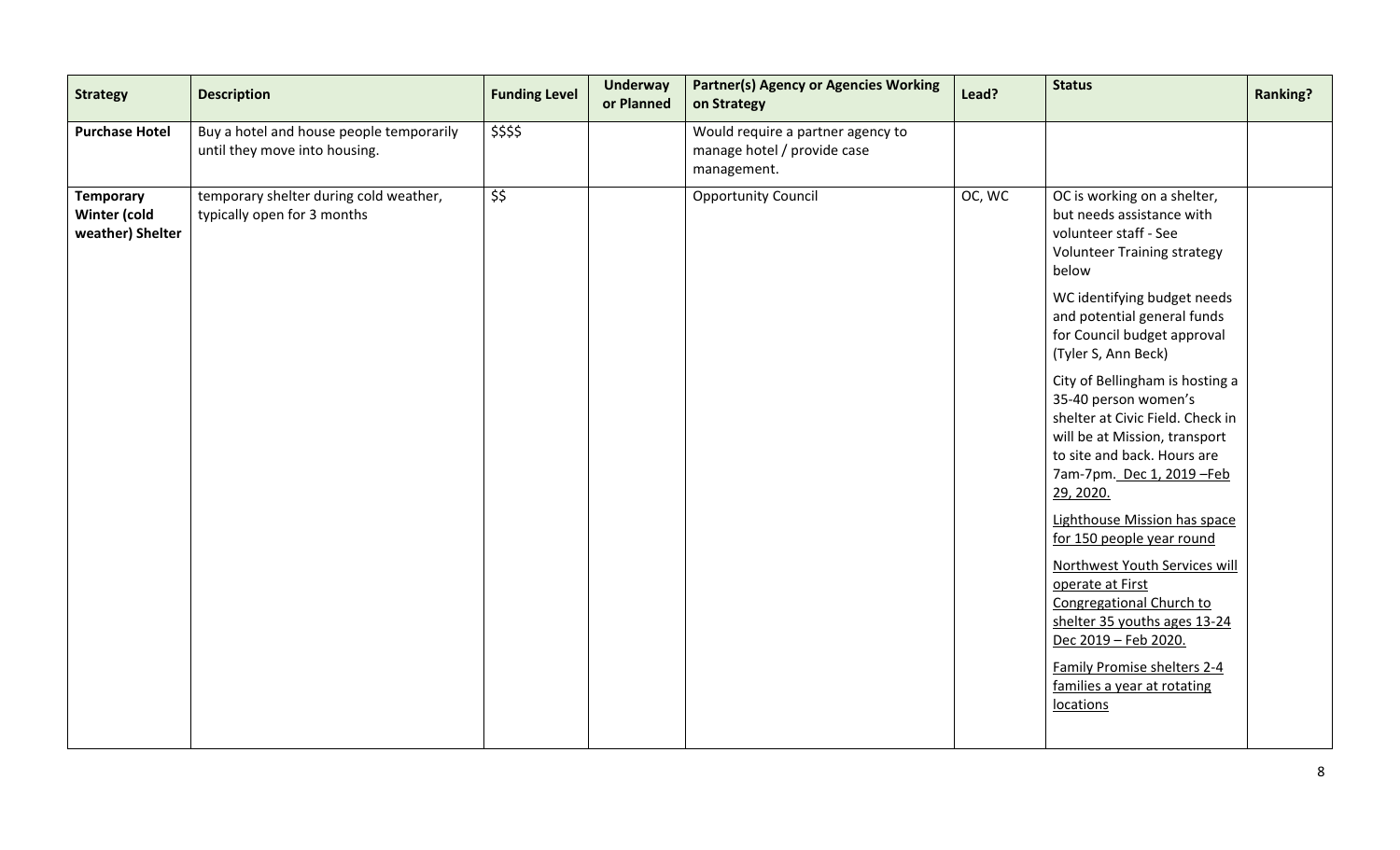| <b>Strategy</b>                                                                     | <b>Description</b>                                                                                                                                                                                  | <b>Funding Level</b> | <b>Underway</b><br>or Planned | <b>Partner(s) Agency or Agencies Working</b><br>on Strategy                                                                                                                                                                      | Lead?          | <b>Status</b>                                                                                                                                                                                                                                                                                                                                                                                                                                                                                                                                                                                  | <b>Ranking?</b> |
|-------------------------------------------------------------------------------------|-----------------------------------------------------------------------------------------------------------------------------------------------------------------------------------------------------|----------------------|-------------------------------|----------------------------------------------------------------------------------------------------------------------------------------------------------------------------------------------------------------------------------|----------------|------------------------------------------------------------------------------------------------------------------------------------------------------------------------------------------------------------------------------------------------------------------------------------------------------------------------------------------------------------------------------------------------------------------------------------------------------------------------------------------------------------------------------------------------------------------------------------------------|-----------------|
| <b>Severe Weather</b><br>(Emergency)<br><b>Shelter</b><br><b>Satellite Shelters</b> | Site county satellite shelters for severe<br>weather (winter shelter closed Feb. 28,<br>$2018$ ).<br>Temporary shelter during extreme cold<br>weather events, typically open for days or<br>weeks   | \$\$ per year        |                               | WC, COB, COF<br>Suggestion to coordination with East<br>Whatcom Regional Resource Center as<br>potential shelter site<br>Could WTA be a partner - offer a<br>warming station (e.g. downtown bus<br>station) - need staff for it. | CO, WC,<br>OC, | WC identifying budget for<br>winter shelter, possible<br>general funds available for<br>Council budget approval.<br>Fountain Community Church<br>will host 60 people with no<br>restrictions. They will provide<br>space, materials, and<br>staff/volunteers<br>Seventh Day Adventist will<br>offer shelter to 30 people<br>(men, women, families)<br>Christ the King Church will<br>shelter 60 people (men and<br>people with special health<br>needs)<br><b>Garden Street Methodist</b><br>Church will shelter 15 people<br>(families)<br>Daily shelter updates<br>available at 360-788-7983 |                 |
| <b>Additional</b><br>Specialized<br><b>Shelters</b>                                 | Specialized shelters with staff to support<br>special populations (e.g., dual diagnosis of<br>mental health and substance abuse; medical<br>recovery).                                              | \$\$\$               |                               | (Note: NWYS PAD program, DVSAS,<br>YWCA, Sun Community Services and<br>Interfaith/Family Promise operate<br>shelter beds today)                                                                                                  |                |                                                                                                                                                                                                                                                                                                                                                                                                                                                                                                                                                                                                |                 |
| <b>Additional Small</b><br><b>Shelters</b>                                          | Smaller scale shelters, e.g., four bedroom<br>duplexes, which are easier to find. And<br>signing leases and supporting people in<br>them, e.g., like the NWYS approach that<br>uses a master lease. | \$\$\$,\$\$\$\$      |                               |                                                                                                                                                                                                                                  |                |                                                                                                                                                                                                                                                                                                                                                                                                                                                                                                                                                                                                |                 |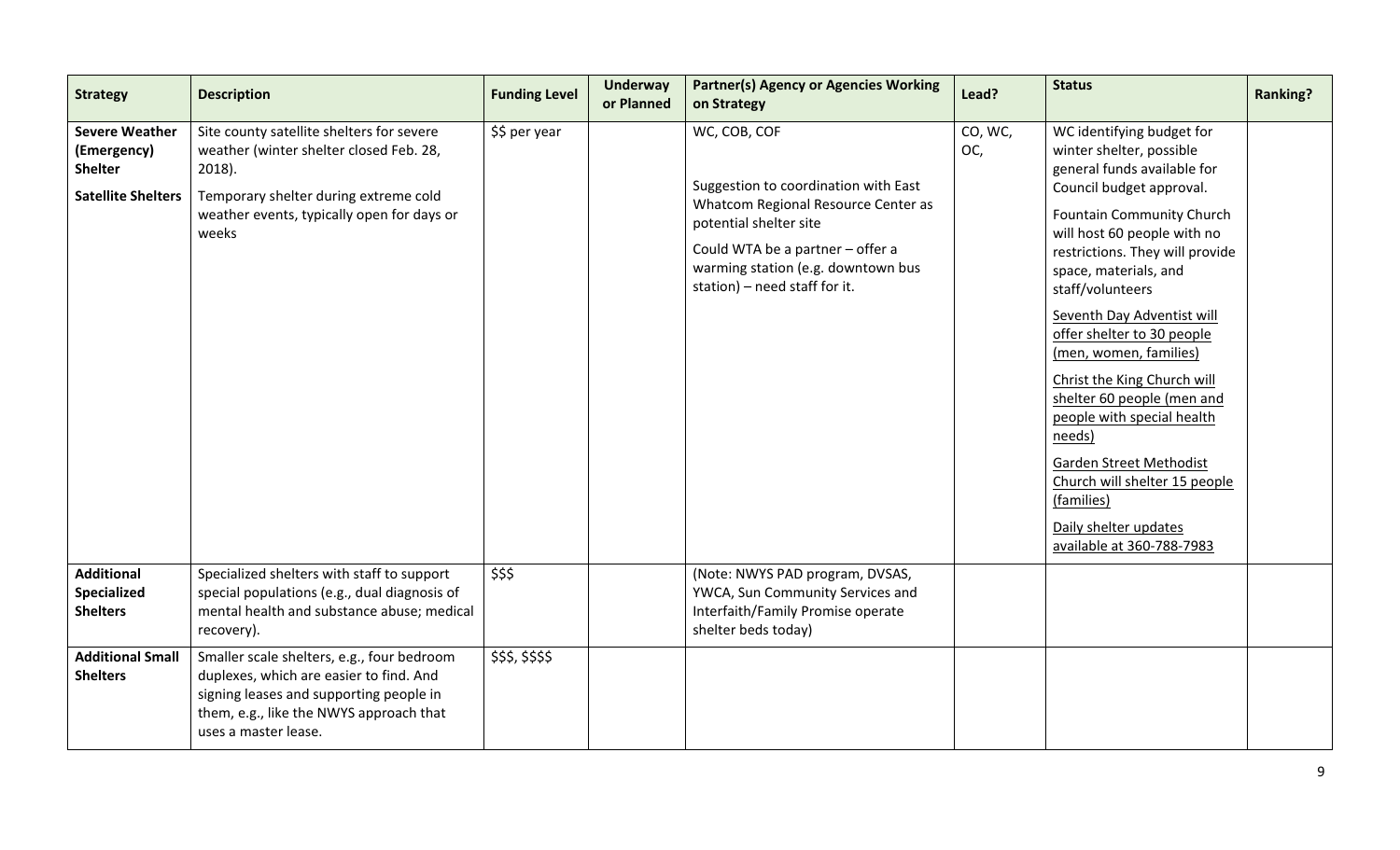| <b>Strategy</b>                                        | <b>Description</b>                                                                                                                          | <b>Funding Level</b> | <b>Underway</b><br>or Planned | <b>Partner(s) Agency or Agencies Working</b><br>on Strategy                                                                                                                                                                                               | Lead?                                                      | <b>Status</b>                                                                              | <b>Ranking?</b> |
|--------------------------------------------------------|---------------------------------------------------------------------------------------------------------------------------------------------|----------------------|-------------------------------|-----------------------------------------------------------------------------------------------------------------------------------------------------------------------------------------------------------------------------------------------------------|------------------------------------------------------------|--------------------------------------------------------------------------------------------|-----------------|
| <b>Shelter for</b><br>elderly and<br>medically fragile |                                                                                                                                             |                      |                               |                                                                                                                                                                                                                                                           |                                                            |                                                                                            |                 |
| <b>Additional year-</b><br>round shelter<br>space      | <b>Specific interest from Lighthouse Mission</b><br>for added shelter space<br>Others?                                                      |                      |                               |                                                                                                                                                                                                                                                           | Lighthouse<br>Mission                                      |                                                                                            |                 |
| <b>Drug Court</b><br>housing                           | Speed up Drug Court housing.                                                                                                                |                      | $\boldsymbol{\mathsf{X}}$     |                                                                                                                                                                                                                                                           |                                                            |                                                                                            |                 |
| ♦ Rental<br><b>Assistance</b>                          | Expand resources for rental assistance<br>vouchers                                                                                          |                      | $\boldsymbol{x}$              |                                                                                                                                                                                                                                                           |                                                            |                                                                                            |                 |
| <b>Landlord Liaison</b>                                | Find willing landowners who can be<br>matched with houseless person to offer<br>appropriate shelter within zoning that<br>currently exists. |                      |                               | (Note: Landlord Liaison program is<br>operational, works with landlords who<br>have existing units. Both the City and<br>County are funding this position through<br>the OC. BHA also has a similar position<br>specific to their voucher programs.)      |                                                            | OC indicated that landlords<br>are stepping up to accept<br>tenants with rental assistance |                 |
| * Landlord<br><b>Incentives</b>                        | Landlord incentives can help to get people<br>into housing more quickly.                                                                    |                      | $\boldsymbol{\mathsf{x}}$     | OC will convene a small group of local<br>experts to examine the feasibility of<br>using existing programs for this<br>recommendation                                                                                                                     |                                                            |                                                                                            |                 |
| ♦ Supportive<br><b>Shared Housing</b>                  | Optimize current market rental with shared<br>housing strategies (use HUD resources we<br>already have.                                     |                      |                               | This is similar to the "Additional Smaller<br>Shelters" item above - a strategy in<br>which nonprofits would operate small<br>group-style homes with supports, and<br>fewer rental assistance resources<br>needed (with lower cost of shared<br>housing). | Northwest<br>Youth<br>Services,<br>Opportunity<br>Council, |                                                                                            |                 |
| <b>Tiny Homes</b>                                      | Per Whatcom County Council 2018 action                                                                                                      |                      |                               | HomesNow is creating tiny home                                                                                                                                                                                                                            | HomesNow,                                                  | <b>HomesNow completed Unity</b>                                                            |                 |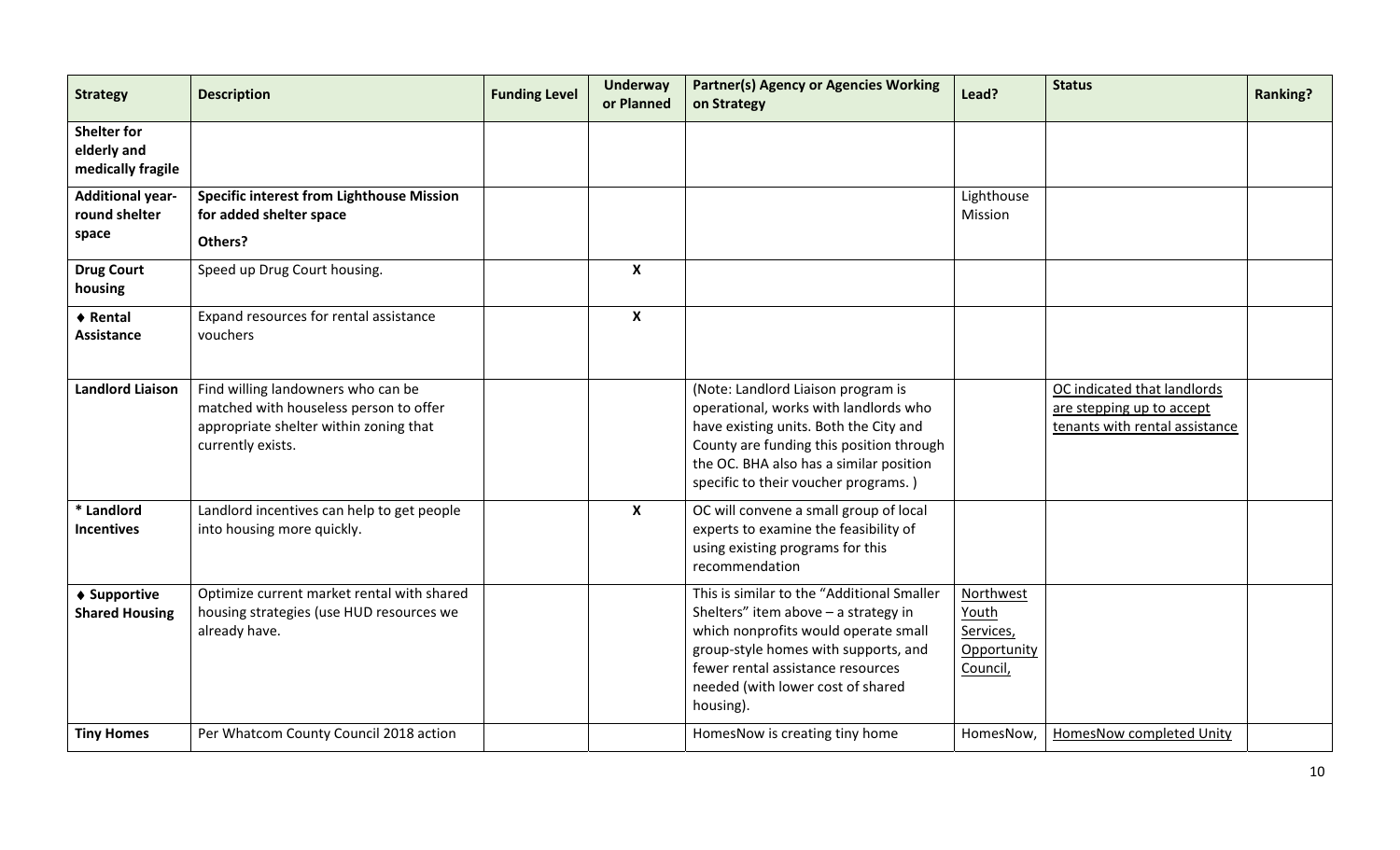| <b>Strategy</b>                                | <b>Description</b>                                                                                                                                        | <b>Funding Level</b> | <b>Underway</b><br>or Planned | <b>Partner(s) Agency or Agencies Working</b><br>on Strategy                                                                                                                                                                                                                                                                                                            | Lead?                                     | <b>Status</b>                                                                                                                                                                                                                                             | <b>Ranking?</b> |
|------------------------------------------------|-----------------------------------------------------------------------------------------------------------------------------------------------------------|----------------------|-------------------------------|------------------------------------------------------------------------------------------------------------------------------------------------------------------------------------------------------------------------------------------------------------------------------------------------------------------------------------------------------------------------|-------------------------------------------|-----------------------------------------------------------------------------------------------------------------------------------------------------------------------------------------------------------------------------------------------------------|-----------------|
|                                                | Identify additional tiny home village<br>locations                                                                                                        |                      |                               | communities.<br>Identify volunteer agencies that can help<br>build tiny homes                                                                                                                                                                                                                                                                                          | COB,<br><b>WC</b>                         | <b>Village at Post Point</b><br>Vacancies on hold until<br>further direction from City<br>after investigation.<br>HomesNow is looking for<br>more potential future sites                                                                                  |                 |
| Re-entry                                       | Expansion of re-entry options (e.g., Dept. of<br>Corrections half-way house, sober houses)                                                                |                      |                               |                                                                                                                                                                                                                                                                                                                                                                        |                                           |                                                                                                                                                                                                                                                           |                 |
| <b>Smaller shelters</b>                        | Expand number of "family home shelters"<br>for a smaller scale and less intense setting<br>than a 200 bed shelter setting.                                |                      |                               |                                                                                                                                                                                                                                                                                                                                                                        | Lummi<br><b>Stepping</b><br><b>Stones</b> |                                                                                                                                                                                                                                                           |                 |
| Volunteer<br>training                          | Prepare a group of volunteers to be<br>available for temporary shelters and severe<br>weather shelters                                                    |                      | $\mathsf{X}$                  |                                                                                                                                                                                                                                                                                                                                                                        | <b>WC</b>                                 | County is working on a<br>program to train volunteers<br>to mobilize when needed at<br>temporary and emergency<br>shelters                                                                                                                                |                 |
| <b>Centralized</b><br>communications<br>system | Create a centralized resource for available<br>shelters and services that is updated daily.<br>Offer information on bed counts available and<br>locations |                      |                               | Communications to people in need<br>(connect them to services)<br>(Lighthouse mission can help<br>distribute info- they talk with<br>400 people a day)<br>GRACE team can also distribute<br>info to clients.<br>Communications to the general public<br>(issues and what's being done)<br><b>Communications to Bellingham</b><br><b>Communications to Small Cities</b> | WC, COB,<br>Lighthouse<br>mission         | Whatcom County has a<br>webpage with information on<br>shelters and check in<br>locations. A main phone<br>number will have daily shelter<br>updates (360-788-7983)<br>If this system is deemed<br>successful, it can be a model<br>continued year-round. |                 |
| <b>Coordinate with</b><br><b>Small Cities</b>  | Attend small cities meeting to discuss models<br>and activities with potential in other                                                                   |                      |                               | Identify organizations and services to<br>offer at St. Peters Church in Deming                                                                                                                                                                                                                                                                                         |                                           | Councilmember Buchanan<br>has attended the Small Cities                                                                                                                                                                                                   |                 |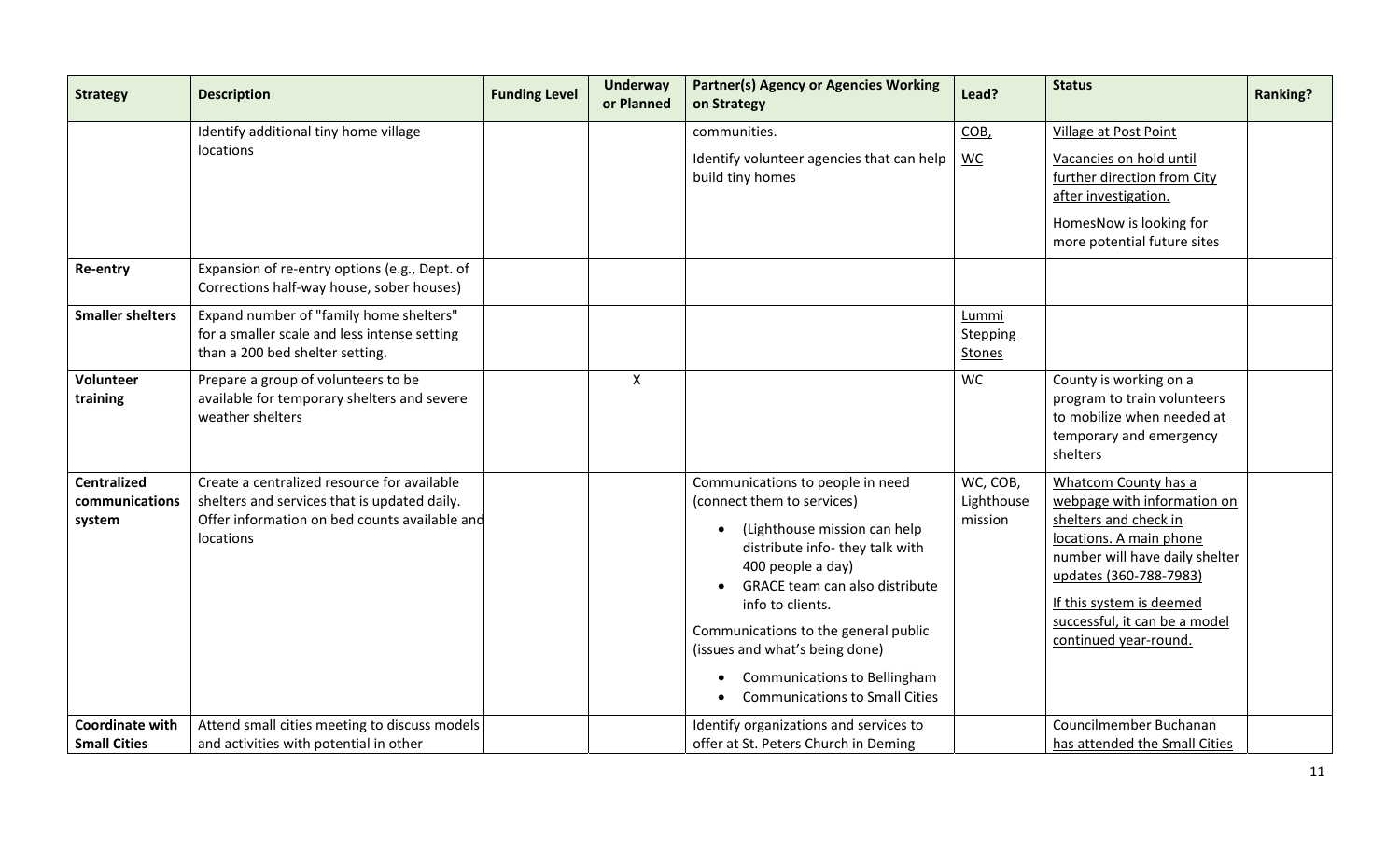| <b>Strategy</b>                                                                                                              | <b>Description</b>                                                                                                                                                                         | <b>Funding Level</b> | <b>Underway</b><br>or Planned | <b>Partner(s) Agency or Agencies Working</b><br>on Strategy                                                                                                              | Lead?     | <b>Status</b>                                                                                                                                                                                                                                                                                                    | <b>Ranking?</b> |  |  |  |  |
|------------------------------------------------------------------------------------------------------------------------------|--------------------------------------------------------------------------------------------------------------------------------------------------------------------------------------------|----------------------|-------------------------------|--------------------------------------------------------------------------------------------------------------------------------------------------------------------------|-----------|------------------------------------------------------------------------------------------------------------------------------------------------------------------------------------------------------------------------------------------------------------------------------------------------------------------|-----------------|--|--|--|--|
| Partnership<br>(POB)                                                                                                         | communities (Buchanan, Sweeney)                                                                                                                                                            |                      |                               | (Lighthouse Mission, others?) in<br>coordination with their weekly food<br>services                                                                                      |           | Partnership meetings to<br>provide HSW updates.                                                                                                                                                                                                                                                                  |                 |  |  |  |  |
| <b>Affordable</b><br><b>Housing</b>                                                                                          | Support affordable housing projects, access td<br>housing                                                                                                                                  |                      |                               |                                                                                                                                                                          |           | Whatcom County and the<br>cities coordinated to apply for<br>the county to receive sales<br>tax revenues for affordable<br>housing, in accordance with<br>SHB1406. The required<br>documents were accepted<br>and DOR will begin the<br>process of imposing this tax<br>effective 12/1 at the rate of<br>.0146%. |                 |  |  |  |  |
| <b>Homeless</b><br><b>Services Tool Kit</b>                                                                                  | Develop an asset map, resources list, and<br>models for sheltering the homeless                                                                                                            | $\zeta$              |                               | Opportunity Council, Whatcom County,<br>Bellingham, Ferndale and other small<br>cities                                                                                   | <b>WC</b> |                                                                                                                                                                                                                                                                                                                  |                 |  |  |  |  |
| Reunification                                                                                                                | Offering transportation to final destination,<br>if a client is stuck here on their way<br>somewhere else.<br>Reunify the client with a family member or<br>friend that can care for them. |                      |                               | WC EMS - (Mike Hilley) worked on 5-6<br>cases - extremely time consuming.                                                                                                |           |                                                                                                                                                                                                                                                                                                                  |                 |  |  |  |  |
| The Strategies listed below were not suggested by the HSW, but were prioritized by the City's Community Solutions Workgroup. |                                                                                                                                                                                            |                      |                               |                                                                                                                                                                          |           |                                                                                                                                                                                                                                                                                                                  |                 |  |  |  |  |
| * Community<br>Liaison/Health<br>Worker                                                                                      | Develop a community liaison or trained peer<br>health worker program to help keep people<br>in housing and integrate within the broader<br>community                                       |                      | $\mathsf{X}$                  | Chuckanut Health Foundation and<br>PeaceHealth have funded the Whatcom<br>Alliance for Health Advancement to<br>explore and establish a Community<br>Health Worker model |           |                                                                                                                                                                                                                                                                                                                  |                 |  |  |  |  |
| * Social<br>inclusion                                                                                                        | Coordinate among services and programs to<br>promote social inclusion and community                                                                                                        |                      | $\mathsf{X}$                  | Lighthouse Mission Ministries started<br><b>Street Connect early intervention</b>                                                                                        |           |                                                                                                                                                                                                                                                                                                                  |                 |  |  |  |  |